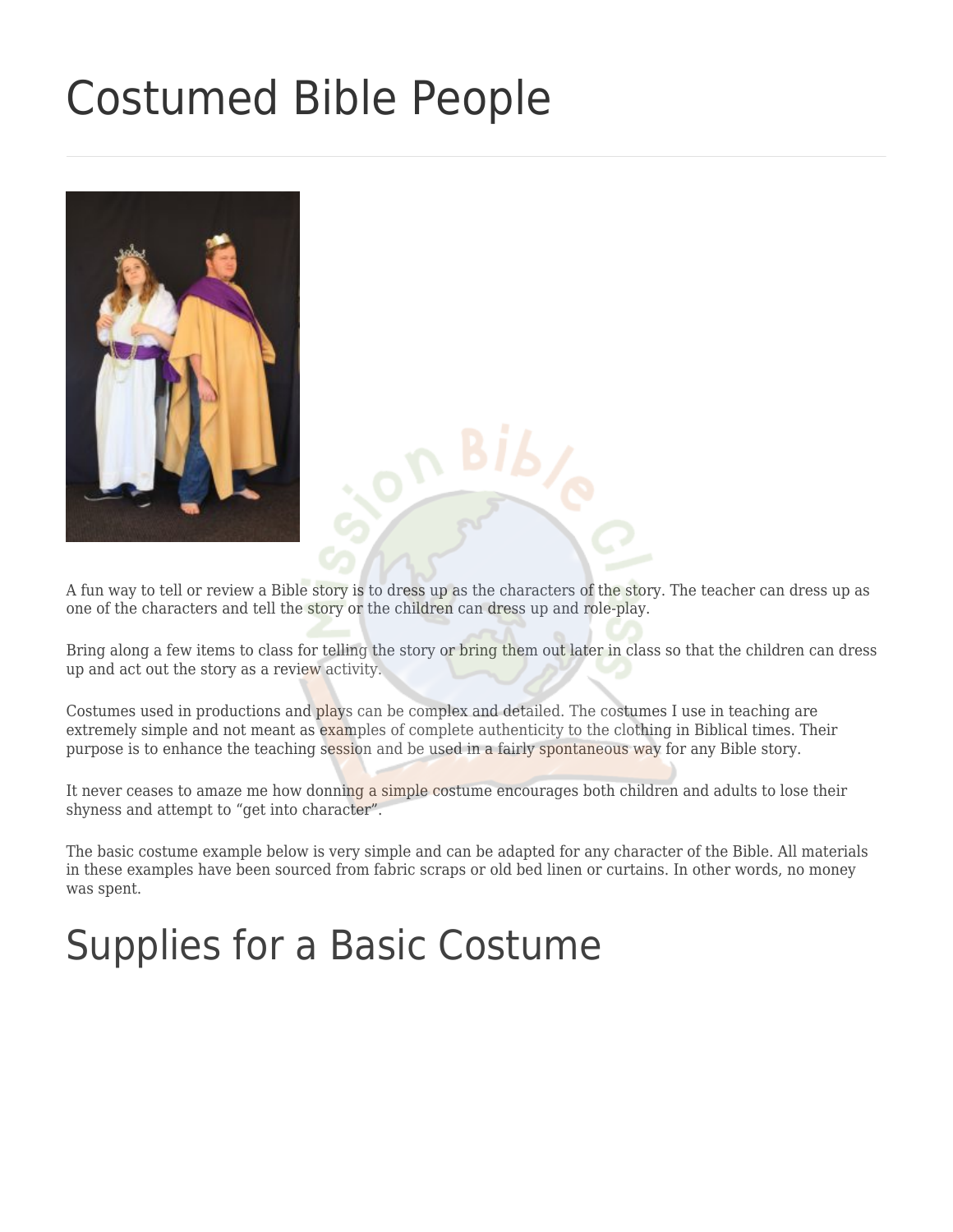

#### Tunic

- Tunic: A large rectangle piece of fabric with a hole cut in the middle as an opening for the head to slip through. The length of the fabric will determine the final length of the tunic. For example, the same piece of fabric would be a long tunic on a child but a shorter one on an adult.
- Belt: A cord, rope or thin strip of fabric that is at least long enough to wrap around the waist and tie in a loose knot.

### Head Covering

- Covering: A pillowcase or fabric of similar size to a pillowcase. If you want a longer head covering then use a larger piece of fabric.
- Headband: A cord, rope or thin strip of fabric that is at least long enough to wrap around the head and tie in a loose knot.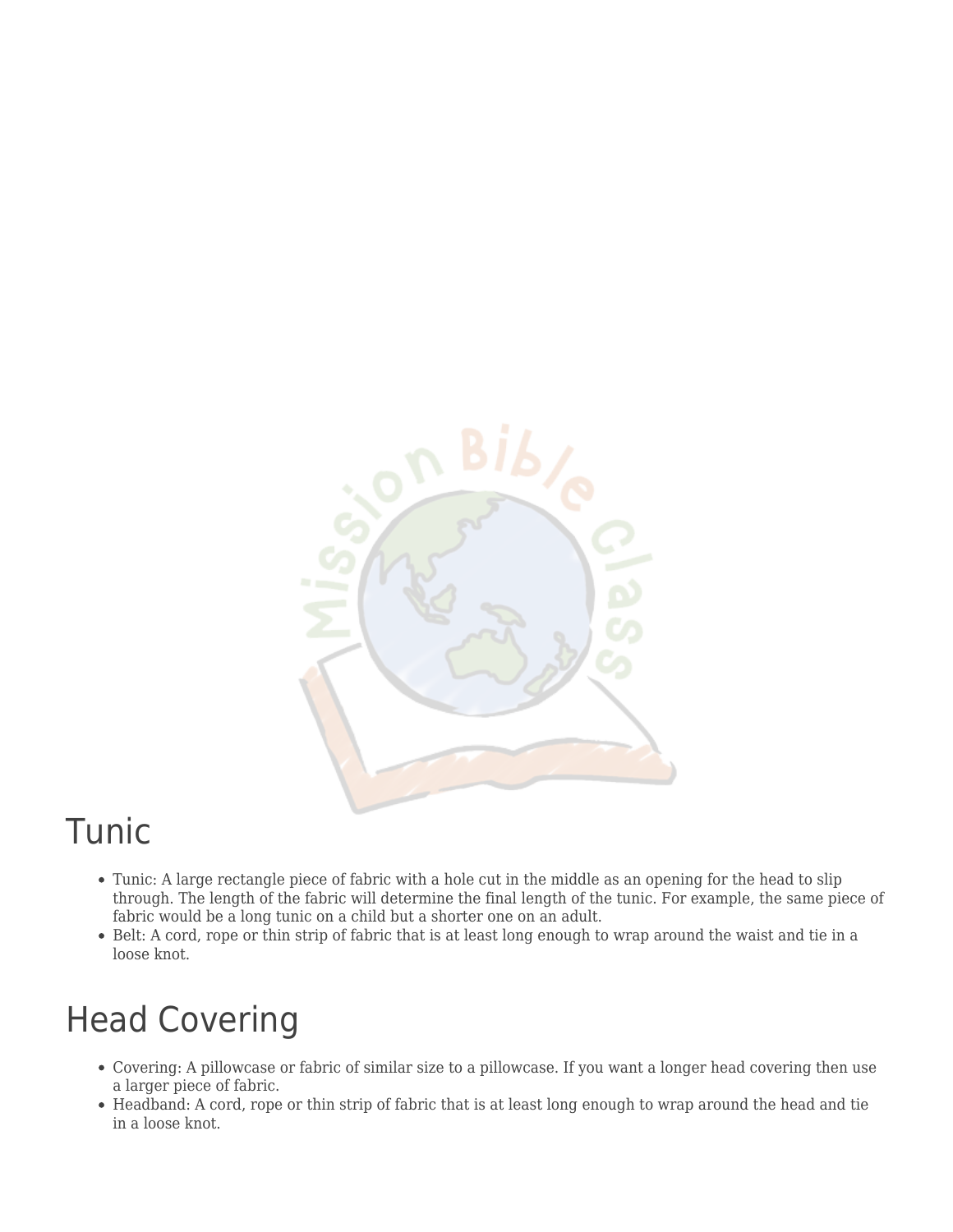# Instructions for Wearing the Basic Costume

1. Slip your head through the hole to place the tunic over the body.



2. Tie the belt around the waist and tie in a bow or loose knot.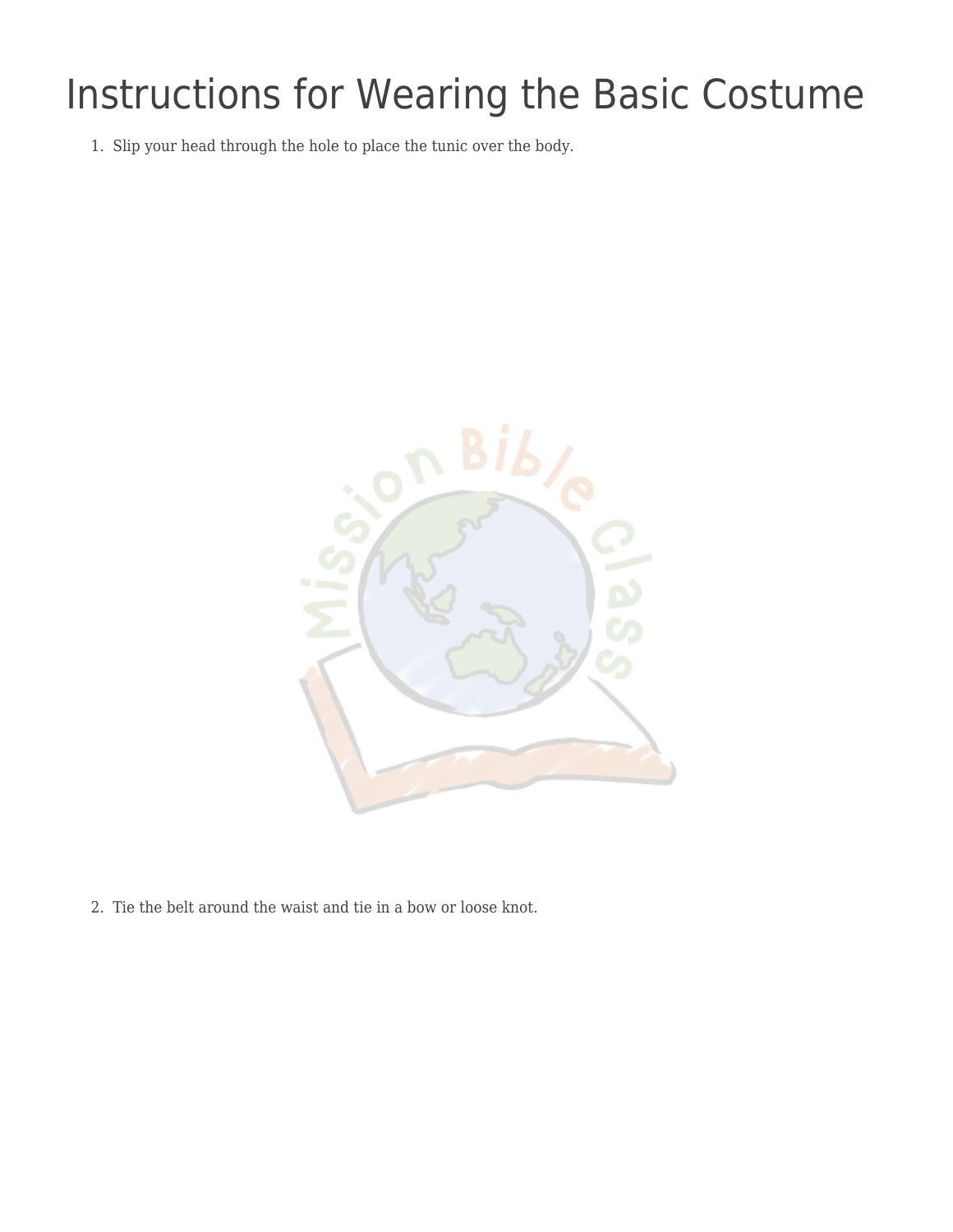3. Place the pillowcase or fabric over the head and then tie the headband over it.